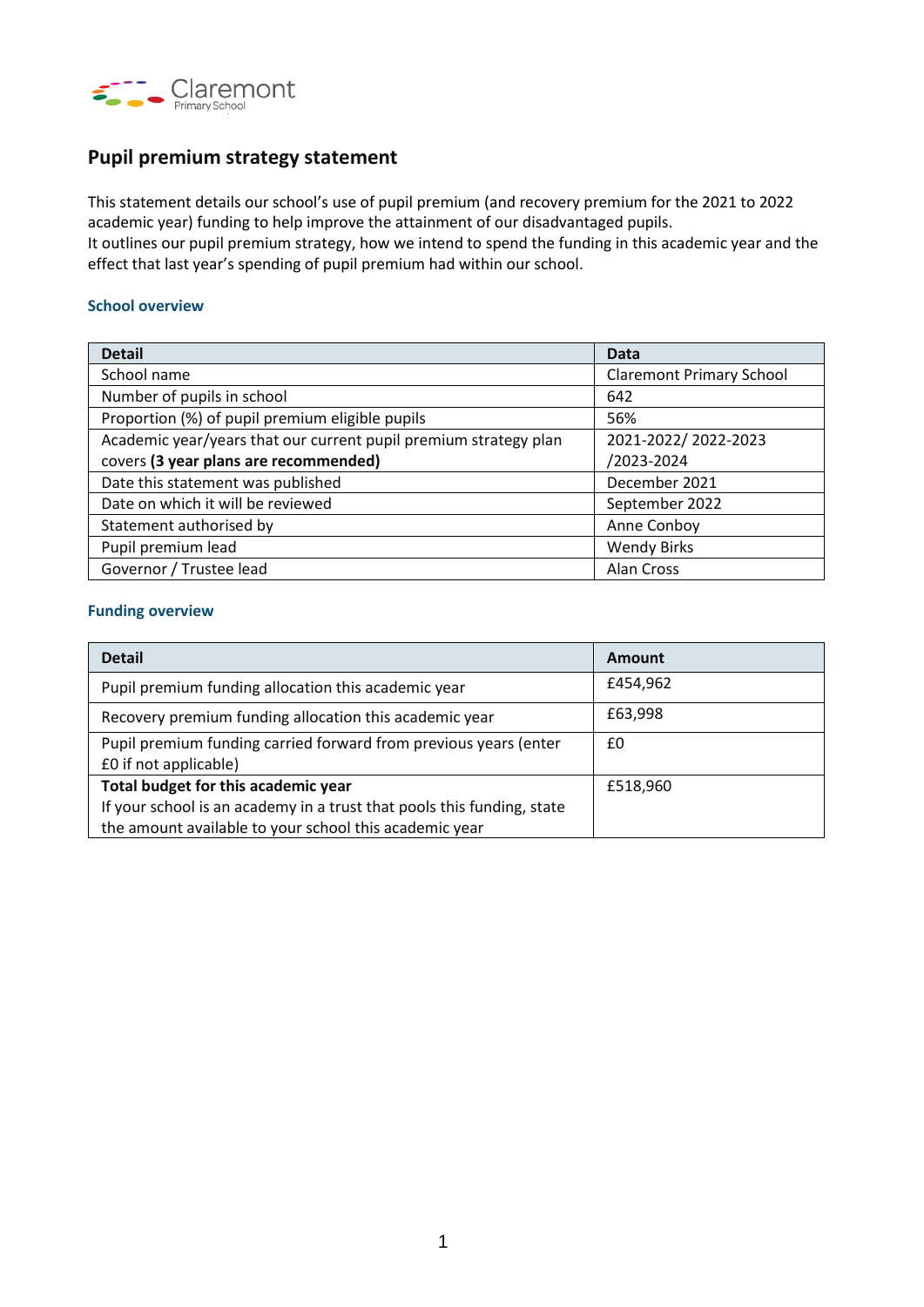#### **Part A: Pupil premium strategy plan Statement of intent**

Our intention is that all pupils, irrespective of their background or the challenges they face, make good progress and achieve high attainment across all subject areas. The focus of our pupil premium strategy is to support disadvantaged pupils to achieve that goal, including progress for those who are already high attainers.

We will consider the challenges faced by vulnerable pupils, such as those who have a social worker and young carers. The activity we have outlined in this statement is also intended to support their needs, regardless of whether they are disadvantaged or not.

High-quality teaching is at the heart of our approach, with a focus on areas in which disadvantaged pupils require the most support. This is proven to have the greatest impact on closing the disadvantage attainment gap and at the same time will benefit the non-disadvantaged pupils in our school. Implicit in the intended outcomes detailed below, is the intention that non-disadvantaged pupils' attainment will be sustained and improved alongside progress for their disadvantaged peers.

Our strategy is also integral to wider school plans for education recovery, and we aim to provide all children access to a variety of exciting opportunities and a rich and varied curriculum.

Our approach will be responsive to common challenges and individual needs, rooted in robust diagnostic assessment, not assumptions about the impact of disadvantage. The approaches we have adopted complement each other to help pupils excel. To ensure they are effective we will:

- ensure disadvantaged pupils are challenged in the work that they're set
- act early to intervene at the point need is identified
- adopt a whole school approach in which all staff take responsibility for disadvantaged pupils' outcomes and raise expectations of what they can achieve

## **Challenges**

| <b>Challenge</b> | <b>Detail of challenge</b>                                                               |
|------------------|------------------------------------------------------------------------------------------|
| number           |                                                                                          |
|                  | The majority of pupils start the Foundation Stage well below age related expectations in |
|                  | all areas.                                                                               |
| 2                | Very low attainment in reading on entry to Early Years and mobile children in Key Stages |
|                  | 1 & 2.                                                                                   |
| 3                | Very high percentage of pupils have EAL.                                                 |
| 4                | Many children have a limited life experience to draw upon which impacts on attainment,   |
|                  | progress, self-confidence and resilience.                                                |
| 5                | High levels of socio-economic deprivation impacting on the social, emotional and mental  |
|                  | health of adults and children.                                                           |
| 6                | The education and wellbeing of many of our pupils have been impacted by partial school   |
|                  | closures. These findings are supported by national studies and shows that this has       |
|                  | resulted in significant gaps in knowledge leading to pupils falling further behind.      |

This details the key challenges to achievement that we have identified among our disadvantaged pupils.

### **Intended outcomes**

This explains the outcomes we are aiming for **by the end of our current strategy plan**, and how we will measure whether they have been achieved.

| Intended outcome                                  | <b>Success criteria</b>                           |  |  |
|---------------------------------------------------|---------------------------------------------------|--|--|
| Accelerate attainment from entry to the end of EY | Pupils eligible for PPF will achieve aspirational |  |  |
| of pupils eligible for PPF                        | targets by the end of Early Years                 |  |  |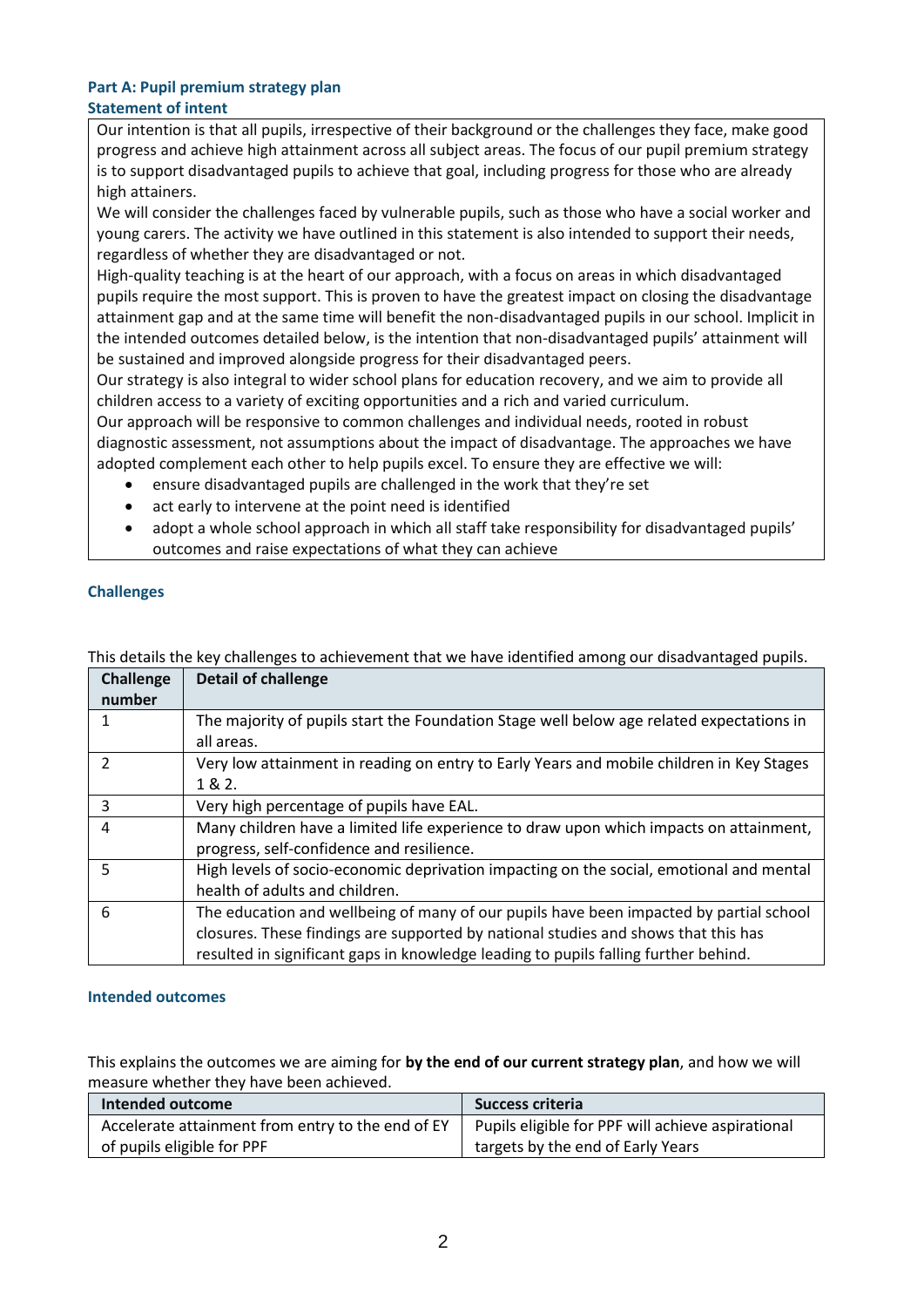| Accelerate progress from entry to the end of        | Pupils eligible for PPF will achieve aspirational     |
|-----------------------------------------------------|-------------------------------------------------------|
| either Key Stage in Reading, Writing and Maths of   | targets by the end of their key stage                 |
| pupils eligible for PPF                             |                                                       |
| Accelerate language acquisition and its             | Pupils eligible for PPF who have EAL make             |
| comprehension for pupils eligible for PPF with      | expected or more progress                             |
| EAL                                                 |                                                       |
| To improve the attendance of pupils eligible for    | Diminish the difference between the attendance        |
| <b>PPF</b>                                          | of Pupils eligible for PPF and those not eligible for |
|                                                     | PPF to ensure improved progress and attainment.       |
|                                                     |                                                       |
| To enrich the experience of pupils eligible for PPF | Sustained high levels of wellbeing from 2023/24       |
| through a range of different activities.            | demonstrated by:                                      |
|                                                     | qualitative data from student voice,                  |
|                                                     | student and parent surveys and teacher                |
|                                                     | observations                                          |
|                                                     | a significant increase in participation in            |
|                                                     | enrichment activities, particularly among             |
|                                                     |                                                       |
|                                                     | disadvantaged pupils                                  |
| To improve the physical and mental health and       | Pupils will be more ready to learn and engage         |
| well-being of pupils eligible for PPF               | with the curriculum and those eligible for PPF will   |
|                                                     | achieve aspirational targets by the end of their      |
|                                                     | key stage.                                            |
| To enable parents of children eligible for PPF, to  | Better parental engagement and accelerated            |
| be able to support their children's learning.       | progress and attainment in each year group.           |

### **Activity in this academic year**

This details how we intend to spend our pupil premium (and recovery premium funding) **this academic year** to address the challenges listed above.

# **Teaching (for example, CPD, recruitment and retention)**

Budgeted cost: £ 130,062

| <b>Activity</b>                                                      | Evidence that supports this approach                                                                                                                                                                                                                                                                                                                                                                                                                                                                                                                                                                                                                                                                                   | Challenge<br>number(s)<br>addressed |
|----------------------------------------------------------------------|------------------------------------------------------------------------------------------------------------------------------------------------------------------------------------------------------------------------------------------------------------------------------------------------------------------------------------------------------------------------------------------------------------------------------------------------------------------------------------------------------------------------------------------------------------------------------------------------------------------------------------------------------------------------------------------------------------------------|-------------------------------------|
| Accelerate<br>pupil<br>attainment<br>from entry to<br>the end of EY. | EEF toolkit - Physical Development approaches provide +2 months'<br>progress.<br>Pupils enter school with well below average baselines in physical<br>development. All EY staff will be supported by our PE SLE and a<br>sports coach throughout the year on the fundamentals of<br>movement. The aim is to improve gross motor control and improve<br>writing.<br>EEF toolkit - Early Years' Approaches provide +5 months' progress.<br>WellComm and Neli screening and interventions<br>All children will be screened for their understanding, speaking and<br>listening and attention skills ensuring that need is identified early<br>and support can be put in place to help children to catch up and<br>keep up. | 1                                   |
| Purchase of a<br>DfE validated<br>Systematic                         | Phonics approaches have a strong evidence base that indicates a<br>positive impact on the accuracy of word reading (though not<br>necessarily comprehension), particularly for disadvantaged pupils:                                                                                                                                                                                                                                                                                                                                                                                                                                                                                                                   | 2/6                                 |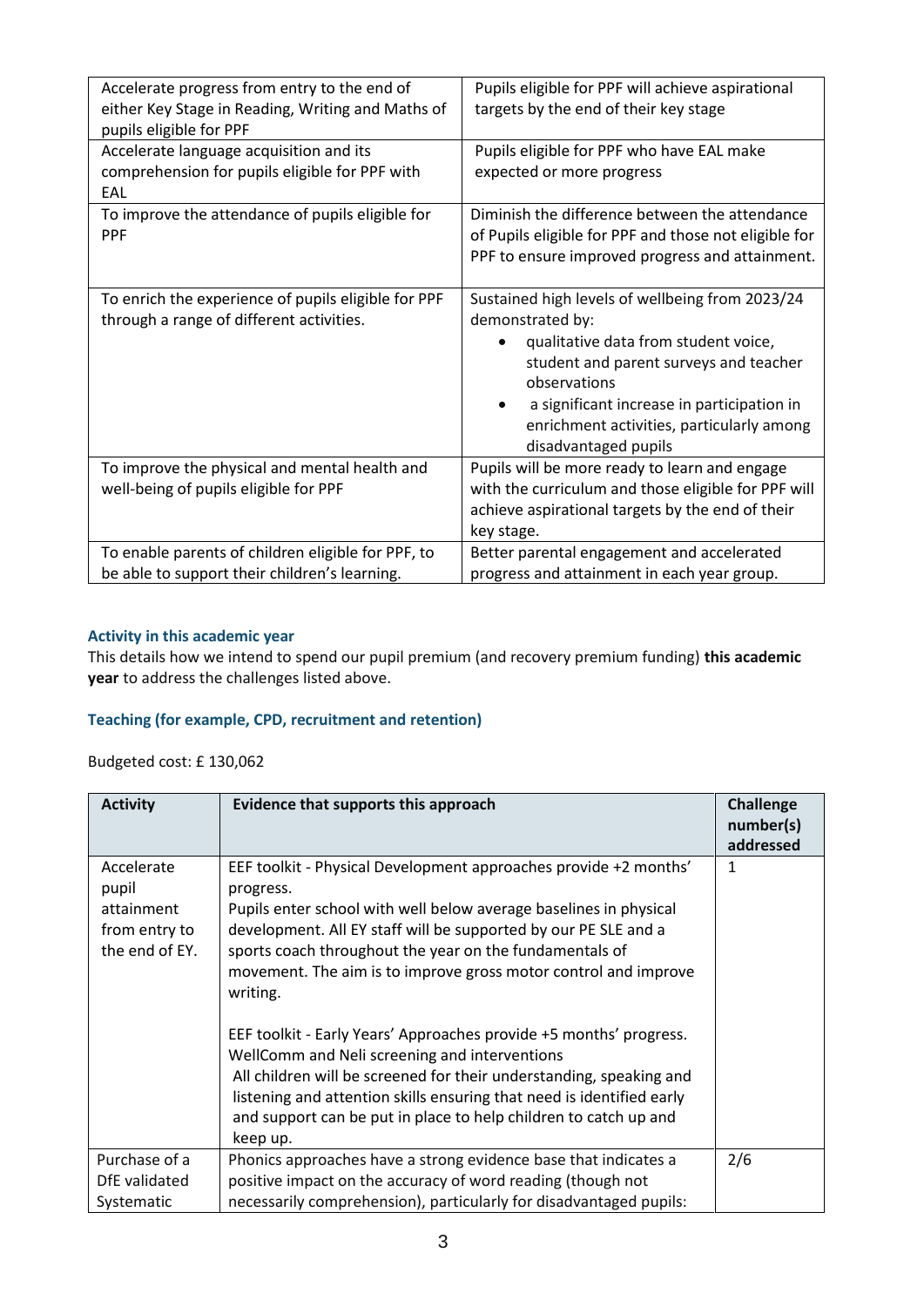| Synthetic<br>Phonics<br>programme to<br>secure stronger<br>phonics<br>teaching for all                                             | Phonics   Toolkit Strand   Education Endowment Foundation   EEF                                                                                                                                                                                                                                                                                                                                                                                                                                                                                                                                                                                                                                                                                                                                                                                                                                                                                             |       |
|------------------------------------------------------------------------------------------------------------------------------------|-------------------------------------------------------------------------------------------------------------------------------------------------------------------------------------------------------------------------------------------------------------------------------------------------------------------------------------------------------------------------------------------------------------------------------------------------------------------------------------------------------------------------------------------------------------------------------------------------------------------------------------------------------------------------------------------------------------------------------------------------------------------------------------------------------------------------------------------------------------------------------------------------------------------------------------------------------------|-------|
| pupils.<br>Accelerate<br>progress from<br>entry to the<br>end of each<br>year in<br>Reading,<br>Writing and<br>Maths.              | EEF toolkit - Mastery learning provides +5 month's progress.<br>Staff meetings set aside for co-ordinators to share best practice and<br>how to integrate this into quality first classroom teaching.<br>EEF toolkit - Oral Language Intervention provides +5 month's<br>progress.<br>Staff will have INSET in how to model, promote and expand pupils'<br>vocabulary in ALL subjects.<br>EEF toolkit - Feedback provides +8 month's progress.<br>Staff will use PIXL Question Level Analysis to identify gaps in learning<br>and use these to support Quality First Teaching to better meet the<br>needs of children.<br>EEF toolkit - Social and Emotional Learning provides +4 month's<br>progress.<br>Staff will be trained in and children will be taught the Nurturing<br>Schools Programme which aims to build a variety of life skills which<br>will support children in their behaviour and social interactions as<br>well as academic achievement | 2/4/6 |
| Accelerate<br>language<br>acquisition and<br>its<br>comprehension<br>for those pupils<br>where EAL is a<br>barrier to<br>learning. | EEF toolkit - Reading comprehension strategies provide +6 months'<br>progress and Phonics teaching provides +4 months' progress.<br>All new staff including support staff will receive training in class and<br>through INSET from our AHT Reading Recovery Teacher on how to<br>support all pupils in improving all aspects of their reading.<br>The development of Language is supported by our trained bi-lingual<br>team of 3 TAs<br>EEF toolkit - Oral Language Intervention provides +5 month's<br>progress.<br>Staff have had INSET to use ELKLAN strategies in class and will<br>continue to develop its use in supporting children's oracy and verbal<br>literacy.<br>Phonological Awareness Project will be used to improve children's<br>phonological awareness with a specific focus on blending and<br>segmenting and phase 1 phonics.                                                                                                         | 3/6   |
| To enrich pupil<br>experience<br>through a range<br>of different<br>activities.                                                    | EEF toolkit - Arts participation provides +2 months progress.<br>Every year group participates in a project which develops pupils'<br>writing through drama and artwork. Pupils talk about how much<br>they enjoy this, and the writing produced is always of an incredibly<br>high quality.                                                                                                                                                                                                                                                                                                                                                                                                                                                                                                                                                                                                                                                                | 4/6   |
| Enhancement<br>of our maths<br>teaching and<br>curriculum<br>planning in line                                                      | The DfE non-statutory guidance has been produced in conjunction<br>with the National Centre for Excellence in the Teaching of<br>Mathematics, drawing on evidence-based approaches:<br>Maths guidance KS 1 and 2.pdf (publishing.service.gov.uk)                                                                                                                                                                                                                                                                                                                                                                                                                                                                                                                                                                                                                                                                                                            | 3     |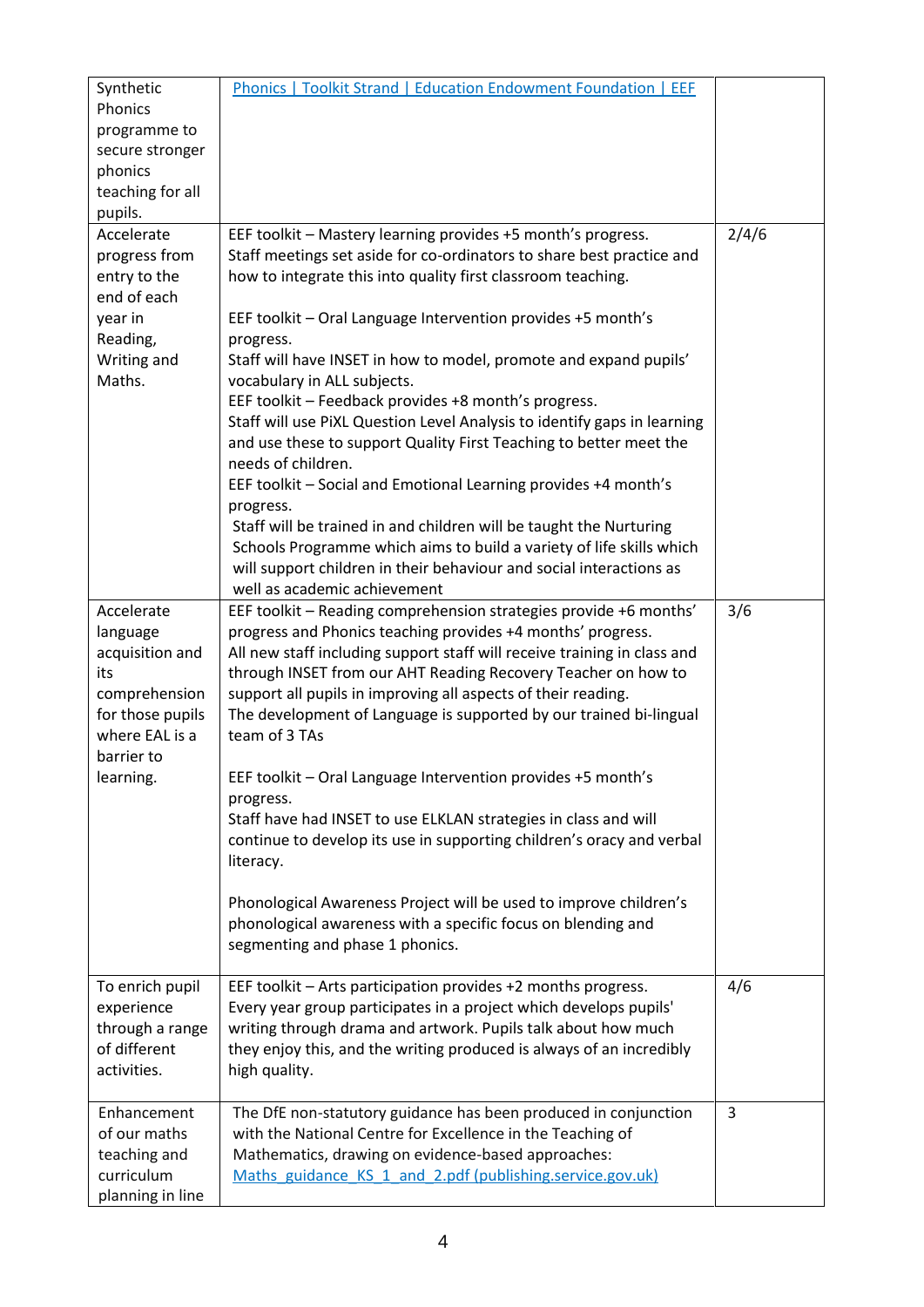| with DfE and     | The EEF guidance is based on a range of the best available          |     |
|------------------|---------------------------------------------------------------------|-----|
| EEF guidance.    | evidence:                                                           |     |
|                  | <b>Improving Mathematics in Key Stages 2 and 3</b>                  |     |
|                  | We will fund teacher release time to embed key elements of          |     |
|                  | guidance in school and to access Maths Hub resources and CPD        |     |
|                  | (including Teaching for Mastery training).                          |     |
| <b>National</b>  | There is extensive evidence associating childhood social and        | 5/6 |
| <b>Nurturing</b> | emotional skills with improved outcomes at school and in later life |     |
| School           | (e.g., improved academic performance, attitudes, behaviour, and     |     |
| approaches will  | relationships with peers):                                          |     |
| be embedded      |                                                                     |     |
| into routine     |                                                                     |     |
| educational      |                                                                     |     |
| practices and    |                                                                     |     |
| supported by     |                                                                     |     |
| professional     |                                                                     |     |
| development      |                                                                     |     |
| and training for |                                                                     |     |
| staff.           |                                                                     |     |

# **Targeted academic support (for example, tutoring, one-to-one support structured interventions)**

# Budgeted cost: £ 245,805

| <b>Activity</b>                                                                                                        | Evidence that supports this approach                                                                                                                                                                                                                                                                                                                                                                                                                                                                                                                                                                                                                                                                                                                                                                                            | <b>Challenge</b><br>number(s)<br>addressed |
|------------------------------------------------------------------------------------------------------------------------|---------------------------------------------------------------------------------------------------------------------------------------------------------------------------------------------------------------------------------------------------------------------------------------------------------------------------------------------------------------------------------------------------------------------------------------------------------------------------------------------------------------------------------------------------------------------------------------------------------------------------------------------------------------------------------------------------------------------------------------------------------------------------------------------------------------------------------|--------------------------------------------|
| Accelerate pupil<br>attainment from<br>entry to the end<br>of EY.                                                      | EEF toolkit - Communication and Language approaches provide +6<br>month's progress<br>TAs are trained in running speech and language sessions (NELI) to<br>target pupils who have been identified after assessment<br>EEF toolkit - Communication and Language approaches provide +6<br>month's progress<br>Daily intervention on rotation after assessment to support Speech<br>and Language<br>EEF toolkit - Early Literacy approaches provide +4 month's progress<br>EEF toolkit - Parental Engagement approaches provide +5 month's<br>progress<br>School will invest in extra phonics support for children and provide a<br>targeted phonics support intervention for Phase 2 & 3 phonics. It<br>will be provided for targeted pupils and is completed by parents at<br>home after receiving support from staff in school. | $\mathbf{1}$                               |
| Additional<br>phonics<br>reading and<br>maths sessions<br>targeted at all<br>pupils who<br>require further<br>support. | EEF toolkit - Reading comprehension strategies provide +5 months'<br>progress and Phonics teaching provides +4 months' progress.<br>Our data analysis shows that a number of disadvantaged pupils<br>enter Y1 significantly below age related expectations<br>By having a specialist reading recovery teacher we aim to diminish<br>the difference between their attainment and their non-<br>disadvantaged peers.<br>EEF toolkit - One-to-one tuition provides +5 months' progress.                                                                                                                                                                                                                                                                                                                                            | 1/2/3                                      |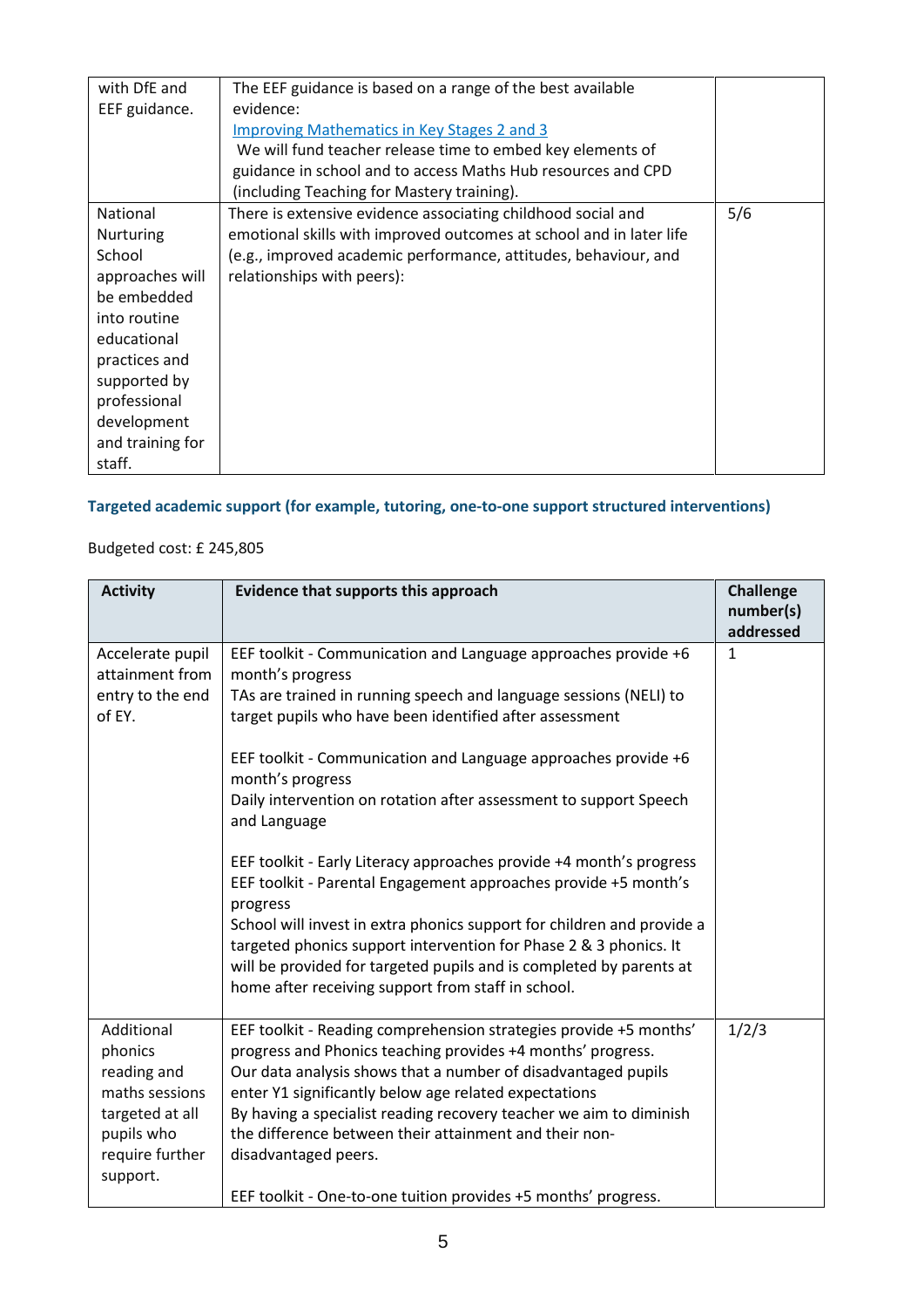| Analysis of attainment data shows that a percentage of pupils in all<br>year groups are not achieving in-line in reading and maths. TAs in |                                                                                                                                                                                                                                                                                                                                                                                                                                                                                                                                                                                                                                                                                                                                                                                                                                                                                                                                                                                                                                                                                                                                                                                                                                                                                                                                                                                                                                                                               |
|--------------------------------------------------------------------------------------------------------------------------------------------|-------------------------------------------------------------------------------------------------------------------------------------------------------------------------------------------------------------------------------------------------------------------------------------------------------------------------------------------------------------------------------------------------------------------------------------------------------------------------------------------------------------------------------------------------------------------------------------------------------------------------------------------------------------------------------------------------------------------------------------------------------------------------------------------------------------------------------------------------------------------------------------------------------------------------------------------------------------------------------------------------------------------------------------------------------------------------------------------------------------------------------------------------------------------------------------------------------------------------------------------------------------------------------------------------------------------------------------------------------------------------------------------------------------------------------------------------------------------------------|
|                                                                                                                                            |                                                                                                                                                                                                                                                                                                                                                                                                                                                                                                                                                                                                                                                                                                                                                                                                                                                                                                                                                                                                                                                                                                                                                                                                                                                                                                                                                                                                                                                                               |
|                                                                                                                                            |                                                                                                                                                                                                                                                                                                                                                                                                                                                                                                                                                                                                                                                                                                                                                                                                                                                                                                                                                                                                                                                                                                                                                                                                                                                                                                                                                                                                                                                                               |
|                                                                                                                                            |                                                                                                                                                                                                                                                                                                                                                                                                                                                                                                                                                                                                                                                                                                                                                                                                                                                                                                                                                                                                                                                                                                                                                                                                                                                                                                                                                                                                                                                                               |
|                                                                                                                                            |                                                                                                                                                                                                                                                                                                                                                                                                                                                                                                                                                                                                                                                                                                                                                                                                                                                                                                                                                                                                                                                                                                                                                                                                                                                                                                                                                                                                                                                                               |
|                                                                                                                                            |                                                                                                                                                                                                                                                                                                                                                                                                                                                                                                                                                                                                                                                                                                                                                                                                                                                                                                                                                                                                                                                                                                                                                                                                                                                                                                                                                                                                                                                                               |
|                                                                                                                                            | 3                                                                                                                                                                                                                                                                                                                                                                                                                                                                                                                                                                                                                                                                                                                                                                                                                                                                                                                                                                                                                                                                                                                                                                                                                                                                                                                                                                                                                                                                             |
|                                                                                                                                            |                                                                                                                                                                                                                                                                                                                                                                                                                                                                                                                                                                                                                                                                                                                                                                                                                                                                                                                                                                                                                                                                                                                                                                                                                                                                                                                                                                                                                                                                               |
|                                                                                                                                            |                                                                                                                                                                                                                                                                                                                                                                                                                                                                                                                                                                                                                                                                                                                                                                                                                                                                                                                                                                                                                                                                                                                                                                                                                                                                                                                                                                                                                                                                               |
|                                                                                                                                            |                                                                                                                                                                                                                                                                                                                                                                                                                                                                                                                                                                                                                                                                                                                                                                                                                                                                                                                                                                                                                                                                                                                                                                                                                                                                                                                                                                                                                                                                               |
|                                                                                                                                            |                                                                                                                                                                                                                                                                                                                                                                                                                                                                                                                                                                                                                                                                                                                                                                                                                                                                                                                                                                                                                                                                                                                                                                                                                                                                                                                                                                                                                                                                               |
|                                                                                                                                            |                                                                                                                                                                                                                                                                                                                                                                                                                                                                                                                                                                                                                                                                                                                                                                                                                                                                                                                                                                                                                                                                                                                                                                                                                                                                                                                                                                                                                                                                               |
|                                                                                                                                            |                                                                                                                                                                                                                                                                                                                                                                                                                                                                                                                                                                                                                                                                                                                                                                                                                                                                                                                                                                                                                                                                                                                                                                                                                                                                                                                                                                                                                                                                               |
|                                                                                                                                            |                                                                                                                                                                                                                                                                                                                                                                                                                                                                                                                                                                                                                                                                                                                                                                                                                                                                                                                                                                                                                                                                                                                                                                                                                                                                                                                                                                                                                                                                               |
|                                                                                                                                            |                                                                                                                                                                                                                                                                                                                                                                                                                                                                                                                                                                                                                                                                                                                                                                                                                                                                                                                                                                                                                                                                                                                                                                                                                                                                                                                                                                                                                                                                               |
| EEF EY toolkit - Parental engagement provides +5 month's progress.                                                                         | 5/6                                                                                                                                                                                                                                                                                                                                                                                                                                                                                                                                                                                                                                                                                                                                                                                                                                                                                                                                                                                                                                                                                                                                                                                                                                                                                                                                                                                                                                                                           |
| EEF EY toolkit - Early Literacy approaches provide +4 month's                                                                              |                                                                                                                                                                                                                                                                                                                                                                                                                                                                                                                                                                                                                                                                                                                                                                                                                                                                                                                                                                                                                                                                                                                                                                                                                                                                                                                                                                                                                                                                               |
| progress.                                                                                                                                  |                                                                                                                                                                                                                                                                                                                                                                                                                                                                                                                                                                                                                                                                                                                                                                                                                                                                                                                                                                                                                                                                                                                                                                                                                                                                                                                                                                                                                                                                               |
|                                                                                                                                            |                                                                                                                                                                                                                                                                                                                                                                                                                                                                                                                                                                                                                                                                                                                                                                                                                                                                                                                                                                                                                                                                                                                                                                                                                                                                                                                                                                                                                                                                               |
|                                                                                                                                            |                                                                                                                                                                                                                                                                                                                                                                                                                                                                                                                                                                                                                                                                                                                                                                                                                                                                                                                                                                                                                                                                                                                                                                                                                                                                                                                                                                                                                                                                               |
|                                                                                                                                            |                                                                                                                                                                                                                                                                                                                                                                                                                                                                                                                                                                                                                                                                                                                                                                                                                                                                                                                                                                                                                                                                                                                                                                                                                                                                                                                                                                                                                                                                               |
|                                                                                                                                            |                                                                                                                                                                                                                                                                                                                                                                                                                                                                                                                                                                                                                                                                                                                                                                                                                                                                                                                                                                                                                                                                                                                                                                                                                                                                                                                                                                                                                                                                               |
|                                                                                                                                            |                                                                                                                                                                                                                                                                                                                                                                                                                                                                                                                                                                                                                                                                                                                                                                                                                                                                                                                                                                                                                                                                                                                                                                                                                                                                                                                                                                                                                                                                               |
|                                                                                                                                            |                                                                                                                                                                                                                                                                                                                                                                                                                                                                                                                                                                                                                                                                                                                                                                                                                                                                                                                                                                                                                                                                                                                                                                                                                                                                                                                                                                                                                                                                               |
|                                                                                                                                            |                                                                                                                                                                                                                                                                                                                                                                                                                                                                                                                                                                                                                                                                                                                                                                                                                                                                                                                                                                                                                                                                                                                                                                                                                                                                                                                                                                                                                                                                               |
|                                                                                                                                            | 3/4/5                                                                                                                                                                                                                                                                                                                                                                                                                                                                                                                                                                                                                                                                                                                                                                                                                                                                                                                                                                                                                                                                                                                                                                                                                                                                                                                                                                                                                                                                         |
|                                                                                                                                            |                                                                                                                                                                                                                                                                                                                                                                                                                                                                                                                                                                                                                                                                                                                                                                                                                                                                                                                                                                                                                                                                                                                                                                                                                                                                                                                                                                                                                                                                               |
|                                                                                                                                            |                                                                                                                                                                                                                                                                                                                                                                                                                                                                                                                                                                                                                                                                                                                                                                                                                                                                                                                                                                                                                                                                                                                                                                                                                                                                                                                                                                                                                                                                               |
|                                                                                                                                            |                                                                                                                                                                                                                                                                                                                                                                                                                                                                                                                                                                                                                                                                                                                                                                                                                                                                                                                                                                                                                                                                                                                                                                                                                                                                                                                                                                                                                                                                               |
|                                                                                                                                            |                                                                                                                                                                                                                                                                                                                                                                                                                                                                                                                                                                                                                                                                                                                                                                                                                                                                                                                                                                                                                                                                                                                                                                                                                                                                                                                                                                                                                                                                               |
|                                                                                                                                            |                                                                                                                                                                                                                                                                                                                                                                                                                                                                                                                                                                                                                                                                                                                                                                                                                                                                                                                                                                                                                                                                                                                                                                                                                                                                                                                                                                                                                                                                               |
|                                                                                                                                            |                                                                                                                                                                                                                                                                                                                                                                                                                                                                                                                                                                                                                                                                                                                                                                                                                                                                                                                                                                                                                                                                                                                                                                                                                                                                                                                                                                                                                                                                               |
|                                                                                                                                            |                                                                                                                                                                                                                                                                                                                                                                                                                                                                                                                                                                                                                                                                                                                                                                                                                                                                                                                                                                                                                                                                                                                                                                                                                                                                                                                                                                                                                                                                               |
| Foundation   EEF                                                                                                                           |                                                                                                                                                                                                                                                                                                                                                                                                                                                                                                                                                                                                                                                                                                                                                                                                                                                                                                                                                                                                                                                                                                                                                                                                                                                                                                                                                                                                                                                                               |
|                                                                                                                                            | each year group or phase will be trained in Phonics, Catch-up<br>Reading, Inference training, Numicon, Numbers Count, Toe-by-toe<br>and 5-minute box. Sessions for individual and small group teaching<br>are timetabled into every afternoon to ensure accelerated progress.<br>Phonics   Toolkit Strand   Education Endowment Foundation   EEF<br>EEF toolkit - Oral Language Intervention provides +5 month's<br>progress.<br>Targeted children will have small group and 1-1 ELKLAN<br>interventions to support their oracy and verbal literacy.<br>For many of our pupils their baseline scores in reading and phonics<br>upon entry to EY are well below their chronological age. Many of<br>our parents will also speak English as an additional language<br>and/or may not have been to school. Targeted pupils and families<br>in EY and KS1 will receive sessions in school to support the learning<br>of phonics and reading. These will be provided by our EY AHT and<br>our AHT reading specialist.<br>Tuition targeted at specific needs and knowledge gaps can be an<br>effective method to support low attaining pupils or those falling<br>behind, both one-to-one. A significant proportion of the pupils<br>who receive tutoring will be disadvantaged, including those who<br>are high attainers:<br>One to one tuition   EEF (educationendowmentfoundation.org.uk)<br>And in small groups:<br>Small group tuition   Toolkit Strand   Education Endowment |

# **Wider strategies (for example, related to attendance, behaviour, wellbeing)**

Budgeted cost: £ 143,095

| <b>Activity</b>                                                                 | Evidence that supports this approach                                                                                                                                                                                                                                                                      | <b>Challenge</b><br>number(s)<br>addressed |
|---------------------------------------------------------------------------------|-----------------------------------------------------------------------------------------------------------------------------------------------------------------------------------------------------------------------------------------------------------------------------------------------------------|--------------------------------------------|
| To enrich pupil<br>experience<br>through a range<br>of different<br>activities. | EEF toolkit - Arts participation provides +2 month's progress.<br>All children should have the opportunity to learn to play a musical<br>instrument. Disadvantaged pupils are provided with peripatetic<br>music teachers in steel pans, samba and guitar.                                                | 4/5                                        |
| To enrich pupil<br>experience<br>through a range<br>of different<br>activities. | Many pupils have limited cultural capital. By providing subsidised<br>trips and in and out of school experiences pupils are motivated and<br>engage with their learning, especially writing. Pupil voice has also<br>shown that these are significant learning experiences in their time<br>at Claremont. | 4/5                                        |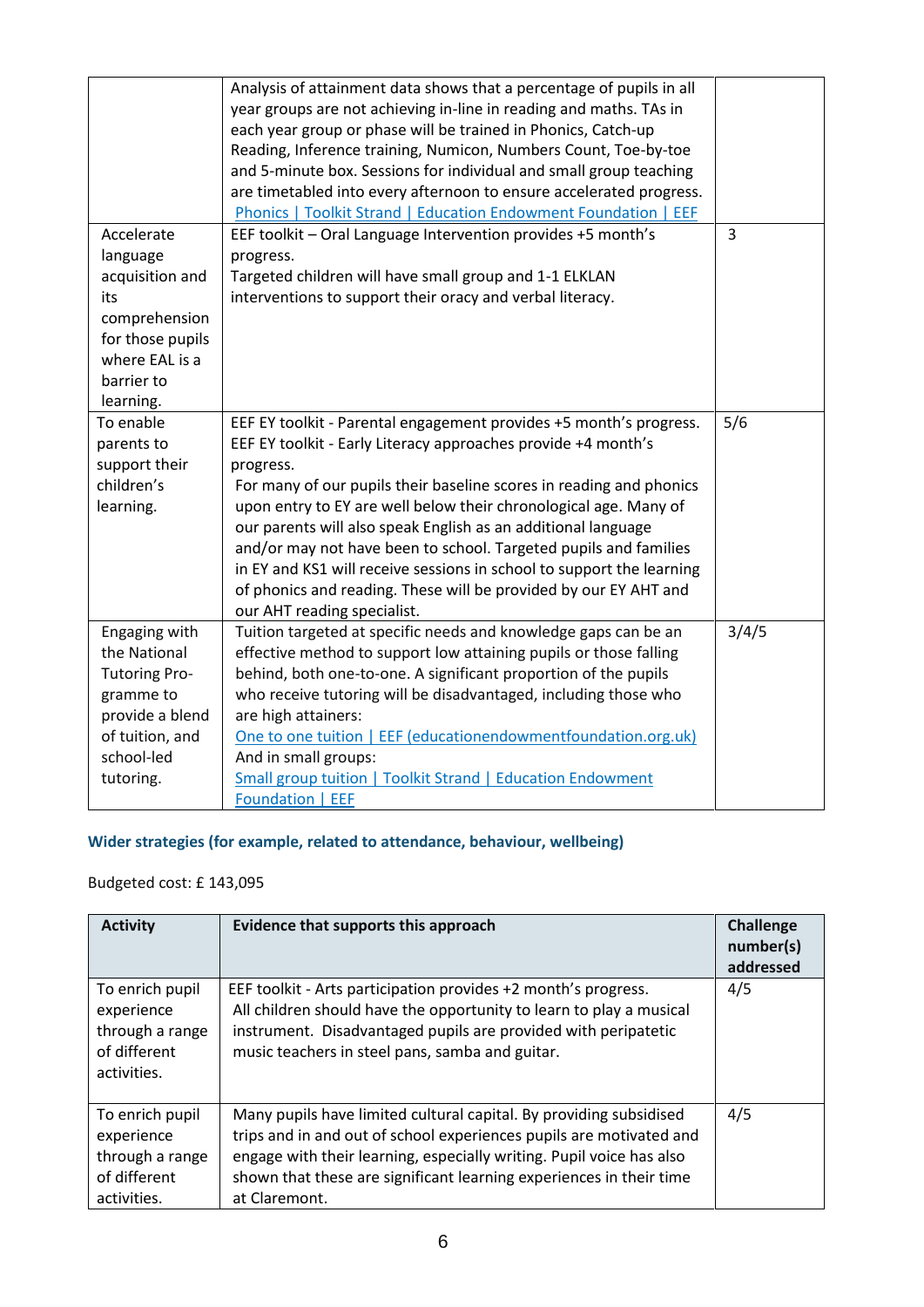| To improve the<br>attendance of<br>pupil premium<br>pupils. | Children cannot make progress if they are late or not attending<br>school.<br>The role of the AO is to monitor and track attendance and<br>punctuality across school and support families to improve this.<br>To employ family support specialists to work alongside families who<br>are having difficulties which are impacting on the learning of their<br>child.<br>To support vulnerable pupils to have a breakfast and calm start to<br>the morning. | 5/6 |
|-------------------------------------------------------------|-----------------------------------------------------------------------------------------------------------------------------------------------------------------------------------------------------------------------------------------------------------------------------------------------------------------------------------------------------------------------------------------------------------------------------------------------------------|-----|
| Contingency<br>fund for acute<br>issues.                    | Based on our experiences and those of similar schools to ours, we<br>have identified a need to set a small amount of funding aside to<br>respond quickly to needs that have not yet been identified.                                                                                                                                                                                                                                                      | All |

**Total budgeted cost: £** 518,960